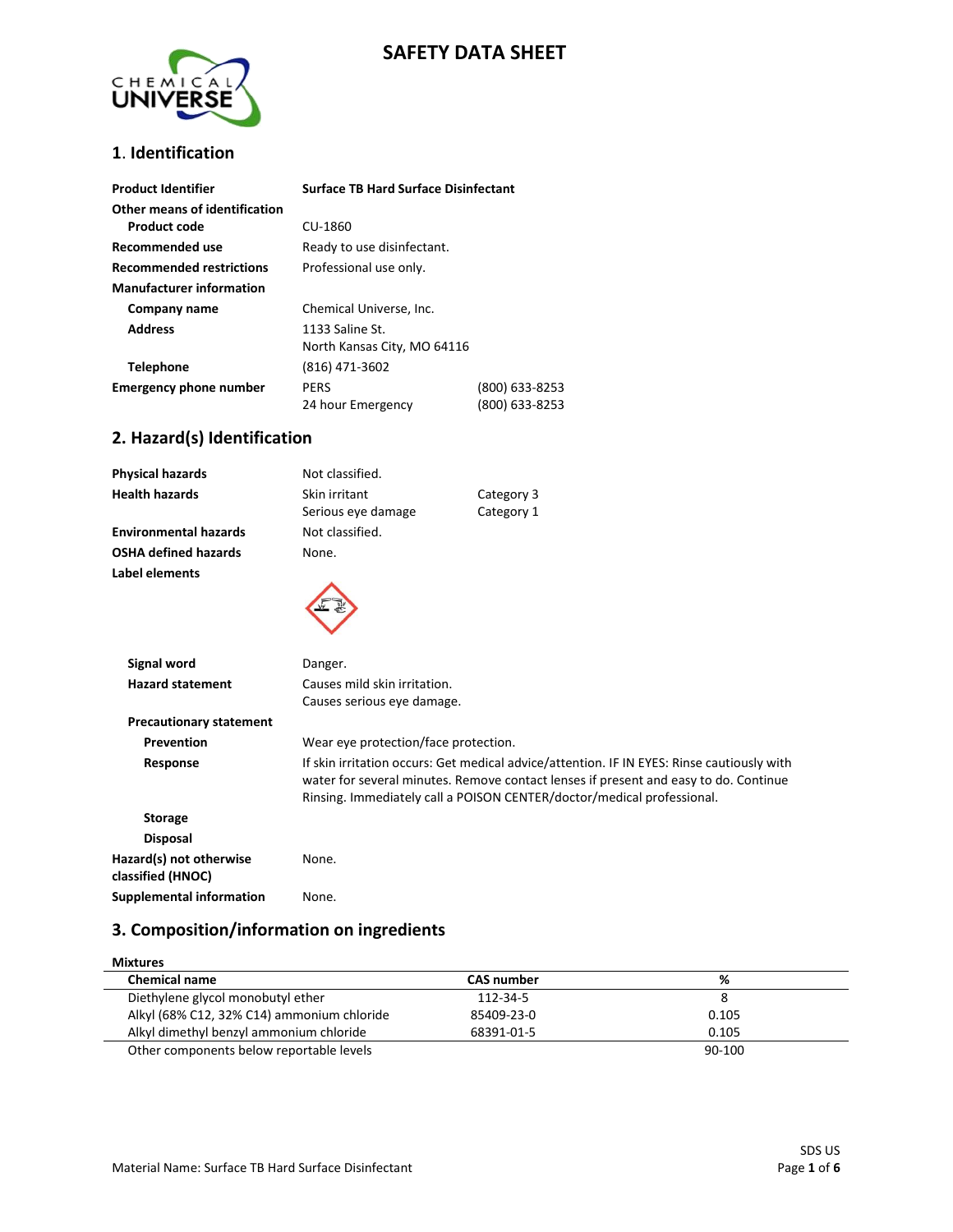# **4. First-aid measures**

| <b>Inhalation</b>                                                            | Move to fresh air. Call a physician if symptoms develop or persist.                                                                                                                 |
|------------------------------------------------------------------------------|-------------------------------------------------------------------------------------------------------------------------------------------------------------------------------------|
| <b>Skin contact</b>                                                          | Remove contaminated clothing immediately and wash skin with soap and water. In case of<br>eczema or other skin disorders: Seek medical attention and take along these instructions. |
| Eye contact                                                                  | Rinse with water for at least 15 minutes. Remove contact lenses if present and easy to do so.<br>Immediately call a physician or transport to hospital.                             |
| Ingestion                                                                    | Rinse mouth. Get medical attention immediately. Do not induce vomiting.                                                                                                             |
| <b>Most important</b><br>symptoms/effects, acute and<br>delayed              | Dermatitis. Rash. May cause an allergic skin reaction.                                                                                                                              |
| Indication of immediate<br>medical attention and special<br>treatment needed | Provide general support measures and treat symptomatically. Keep victim under observation.<br>Symptoms may be delayed.                                                              |
| <b>General information</b>                                                   | Ensure that medical personnel are aware of the material(s) involved, and take precautions to<br>protect themselves.                                                                 |

# **5. Fire-fighting measures**

| Suitable extinguishing media                                        | Water fog. Foam. Dry chemical powder. Carbon dioxide $(CO2)$                                                                              |
|---------------------------------------------------------------------|-------------------------------------------------------------------------------------------------------------------------------------------|
| Unsuitable extinguishing<br>media                                   | Do not use water jet as an extinguisher, as this will spread the fire.                                                                    |
| Specific hazards arising from<br>the chemical                       | During fire, gases hazardous to health may be formed.                                                                                     |
| Special protective equipment<br>and precautions for<br>firefighters | Self-contained breathing apparatus and full protecting clothing must be worn in case of fire.                                             |
| <b>Fire-fighting</b><br>equipment/instructions                      | Move containers from fire area if you can do so without risk.                                                                             |
| <b>Specific methods</b><br><b>General fire hazards</b>              | Use standard firefighting procedures and consider the hazards of other involved materials.<br>No unusual fire or explosion hazards noted. |

### **6. Accidental release measures**

| Personal precautions,<br>protective equipment and<br>emergency procedures | Keep unnecessary personnel away. Keep people away from and upwind of spill/leak. Keep out<br>of low areas. Wear appropriate protective equipment and clothing during clean-up. Avoid<br>inhalation of vapors or mists. Do not touch damaged containers or spilled materials unless<br>wearing appropriate protective clothing. Ensure adequate ventilation. Local authorities should<br>be advised if significant spillages cannot be contained. For personal protection, see section 8<br>of the SDS. |
|---------------------------------------------------------------------------|--------------------------------------------------------------------------------------------------------------------------------------------------------------------------------------------------------------------------------------------------------------------------------------------------------------------------------------------------------------------------------------------------------------------------------------------------------------------------------------------------------|
| <b>Methods and materials for</b><br>containment and cleaning up           | This product is miscible in water.                                                                                                                                                                                                                                                                                                                                                                                                                                                                     |
|                                                                           | Large spills: Stop the flow of material, if this is without risk. Dike the spilled material, where<br>this is possible. Cover with plastic sheet to prevent spreading. Absorb in vermiculite, dry sand<br>or earth and place into containers. Prevent entry into waterways, sewer, basements or<br>confined areas. Following product recovery, flush area with water.                                                                                                                                  |
|                                                                           | Small spills: Wipe up with absorbent material (e.g. cloth, fleece). Clean surface thoroughly to<br>remove residual contamination.                                                                                                                                                                                                                                                                                                                                                                      |
|                                                                           | Never return spills to original container for re-use. For waste disposal, see section 13 of the<br>SDS.                                                                                                                                                                                                                                                                                                                                                                                                |
| <b>Environmental precautions</b>                                          | Avoid discharge into areas not consistent with package labeling.                                                                                                                                                                                                                                                                                                                                                                                                                                       |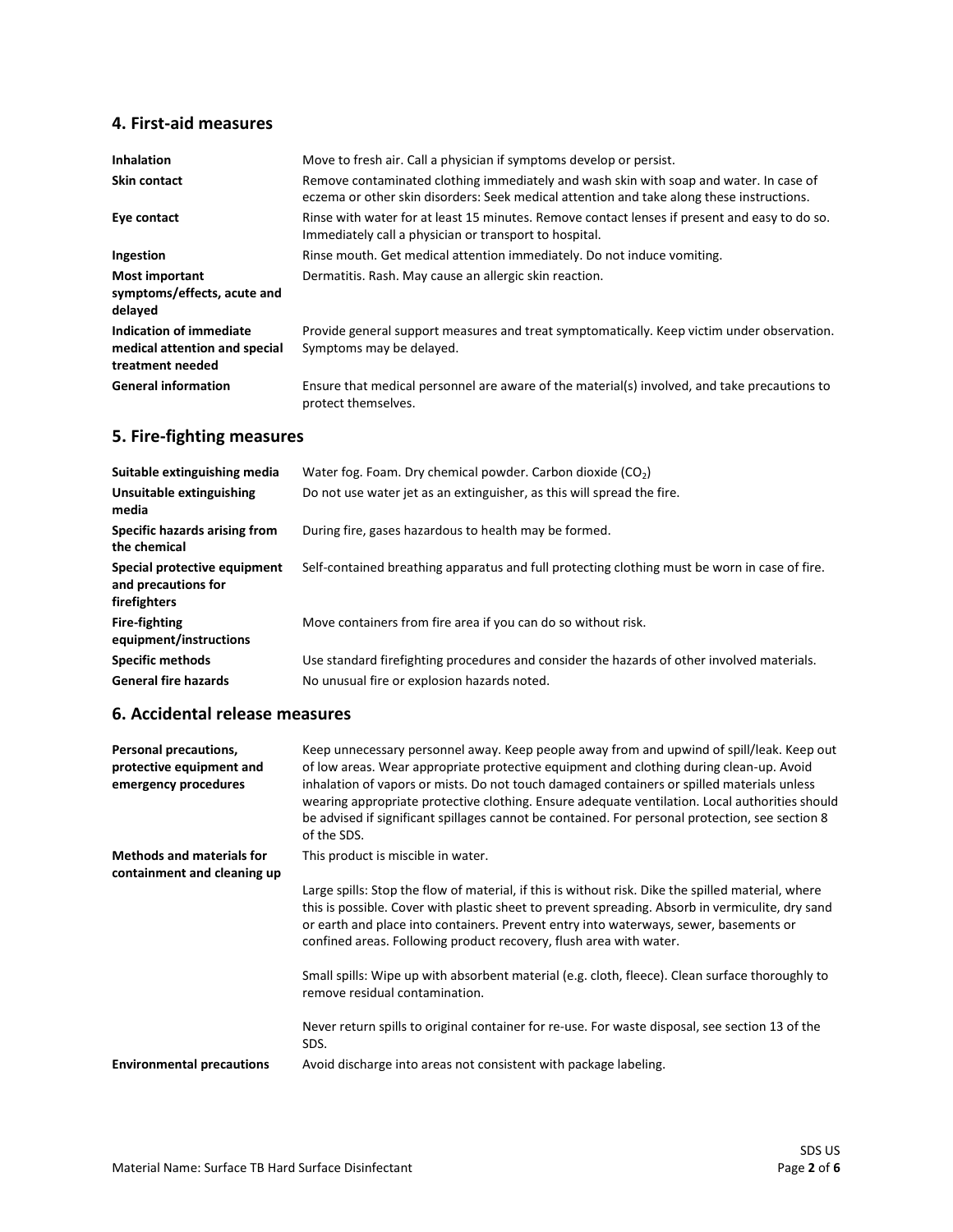# **7. Handling and storage**

| Precautions for safe handling                                      | Avoid breathing mist or vapor. Avoid contact with eyes, skin, and clothing. Avoid prolonged<br>exposure. Provide adequate ventilation. Wear appropriate personal protective equipment.<br>Observe good industrial hygiene practices. |
|--------------------------------------------------------------------|--------------------------------------------------------------------------------------------------------------------------------------------------------------------------------------------------------------------------------------|
| Conditions for safe storage,<br>including any<br>incompatibilities | Store in original tightly closed container. Store away from incompatible materials (see section<br>10 of the Safety Data Sheet).                                                                                                     |

# **8. Exposure controls/personal protection**

| <b>Occupational exposure limits</b>      | Not classified.                                                                                                                                                                                                                                                                                                                                                                                                                    |
|------------------------------------------|------------------------------------------------------------------------------------------------------------------------------------------------------------------------------------------------------------------------------------------------------------------------------------------------------------------------------------------------------------------------------------------------------------------------------------|
| <b>Biological limit values</b>           | Not classified.                                                                                                                                                                                                                                                                                                                                                                                                                    |
| Appropriate engineering<br>controls      | Good general ventilation (typically 10 air changes per hour) should be used. Ventilation rates<br>should be matched to conditions. If applicable, use process enclosures, local exhaust<br>ventilation, or other engineering controls to maintain airborne levels to an acceptable level. It<br>is recommended that users of this product perform a risk assessment to determine the<br>appropriate personal protective equipment. |
|                                          | Individual protection measures, such as personal protective equipment                                                                                                                                                                                                                                                                                                                                                              |
| Eye/face protection                      | Avoid contact with eyes. Wear safety glasses with side shields (or goggles).                                                                                                                                                                                                                                                                                                                                                       |
| <b>Skin protection</b>                   |                                                                                                                                                                                                                                                                                                                                                                                                                                    |
| Hand protection                          | Wear appropriate chemical resistant gloves.                                                                                                                                                                                                                                                                                                                                                                                        |
| Other                                    | Wear appropriate chemical resistant clothing. Use of an impervious apron is recommended.                                                                                                                                                                                                                                                                                                                                           |
| <b>Respiratory protection</b>            | In case of insufficient ventilation, wear suitable respiratory equipment.                                                                                                                                                                                                                                                                                                                                                          |
| <b>Thermal hazards</b>                   | Wear appropriate thermal protective clothing, when necessary.                                                                                                                                                                                                                                                                                                                                                                      |
| <b>General hygiene</b><br>considerations | When using do not smoke or use chewing tobacco. Always observe good personal hygiene<br>measures, such as washing after handling the material and before eating, drinking, and/or<br>smoking. Routinely wash work clothing and protective equipment to remove contaminants.<br>Contaminated work clothing should not be allowed out of the workplace.                                                                              |

# **9. Physical and chemical properties**

| Appearance                 |                            |
|----------------------------|----------------------------|
| <b>Physical State</b>      | Liquid.                    |
| Color                      | Blue.                      |
| Odor                       | Citrus/floral              |
| Odor threshold             | Not available.             |
| рH                         | 12-12.5                    |
| Melting/freezing point     | 32°F (0°C) estimated.      |
| Initial boiling point and  | >212°F (>100°C) estimated. |
| boiling range              |                            |
| Flash point                | >212°F (>100°C) estimated. |
| <b>Evaporation rate</b>    | Not available.             |
| Flammability               | Not available.             |
| <b>Flammability Limits</b> |                            |
| Upper                      | Not available.             |
| Lower                      | Not available.             |
| Vapor pressure             | Not available.             |
| Vapor density              | Not available.             |
| Specific gravity (water=1) | 1.01                       |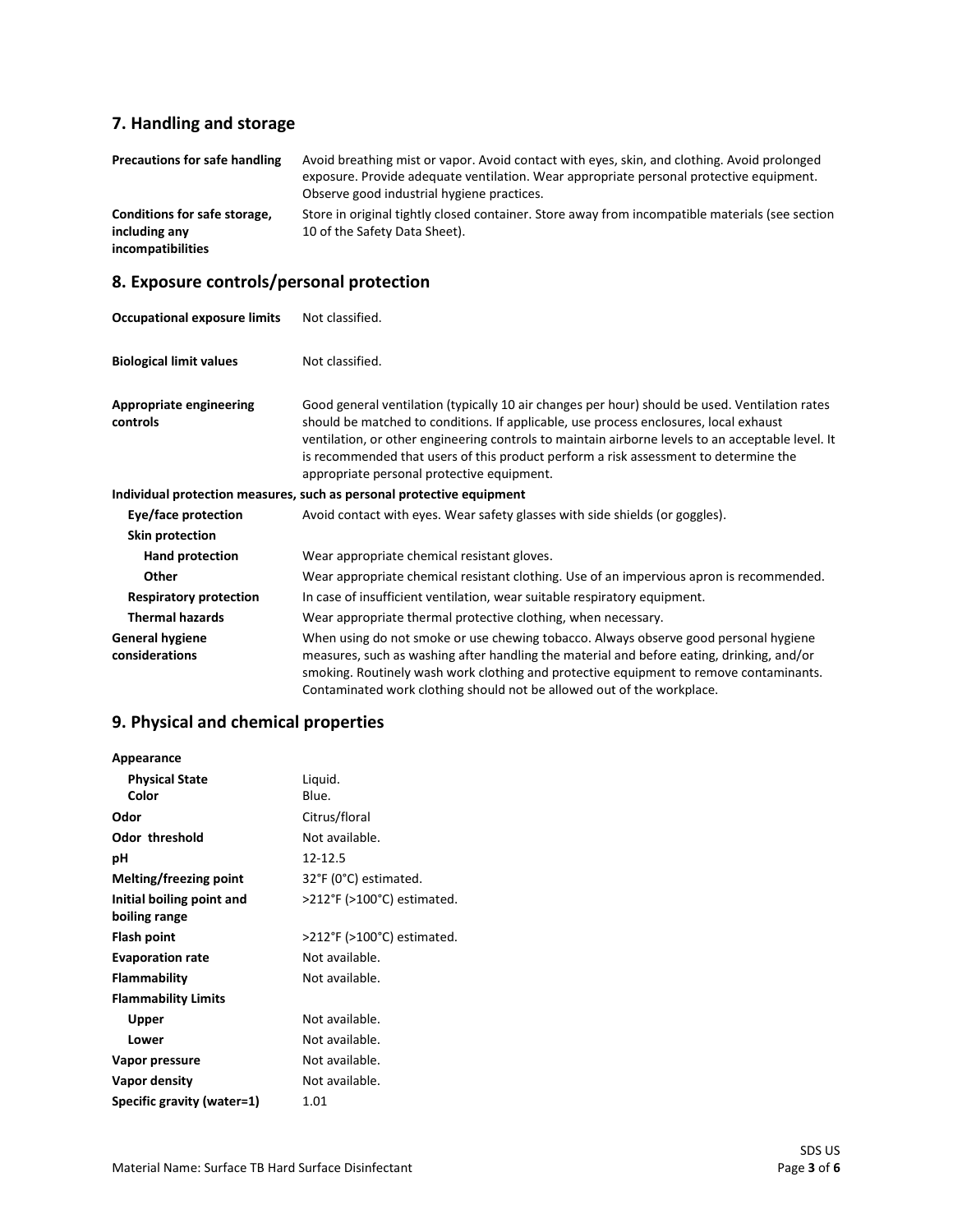| Solubility in water              | Soluble.       |
|----------------------------------|----------------|
| <b>Partition coefficient</b>     | Not available. |
| (n-octanol/water)                |                |
| <b>Auto-ignition temperature</b> | Not available. |
| Decomposition temperature        | Not available. |
| <b>Viscosity</b>                 | Not available. |

## **10. Stability and reactivity**

| Reactivity                                   | This product is stable and non-reactive under normal conditions of use.   |
|----------------------------------------------|---------------------------------------------------------------------------|
| <b>Chemical stability</b>                    | Material is stable under normal conditions. Store in a cool dark place.   |
| <b>Possibility of hazardous</b><br>reactions | Hazardous polymerization does not occur                                   |
| <b>Conditions to avoid</b>                   | Avoid storage in elevated temperatures.                                   |
| Incompatible materials                       | Bases, amines, metals.                                                    |
| <b>Hazardous decomposition</b><br>products   | No hazardous decomposition products occur. In case of fire see section 5. |

# **11. Toxicological information**

| Information on likely routes<br>of exposure                                        |                                                                                     |
|------------------------------------------------------------------------------------|-------------------------------------------------------------------------------------|
| Ingestion                                                                          | Do not ingest. May be harmful if swallowed.                                         |
| <b>Inhalation</b>                                                                  | Do not inhale. May cause damage to the upper respiratory tract.                     |
| Skin contact                                                                       | Can cause skin irritation with persistent contact.                                  |
| Eye contact                                                                        | Can cause serious eye damage. Wear appropriate protective clothing (see section 8). |
| Symptoms related to the<br>physical, chemical and<br>toxicological characteristics | Dermatitis. Rash. May cause an allergic skin reaction.                              |
| <b>Acute toxicity</b>                                                              | Not classified.                                                                     |

| Product                                                                    | <b>Route and Species</b>                                                                 | $LD_{50}$              |  |  |
|----------------------------------------------------------------------------|------------------------------------------------------------------------------------------|------------------------|--|--|
| Surface TB Hard Surface Disinfectant (CAS mixture)                         |                                                                                          |                        |  |  |
| Acute                                                                      | Oral, rat                                                                                | >5,000 mg/kg estimated |  |  |
| *Estimates for product may be based on additional component data not shown |                                                                                          |                        |  |  |
|                                                                            |                                                                                          |                        |  |  |
| Skin corrosion/irritation                                                  | Causes mild skin irritation.                                                             |                        |  |  |
| Serious eye damage/                                                        | Causes serious eye damage.                                                               |                        |  |  |
| irritation                                                                 |                                                                                          |                        |  |  |
| <b>Respiratory sensitization</b>                                           | Not considered a respiratory sensitizer.                                                 |                        |  |  |
| <b>Skin sensitization</b>                                                  | Not considered a skin sensitizer.                                                        |                        |  |  |
| Germ cell mutagenicity                                                     | No data available to indicate product or any components present at greater than 0.1% are |                        |  |  |
|                                                                            | mutagenic or genotoxic.                                                                  |                        |  |  |
| Carcinogenicity                                                            | Not considered a carcinogen.                                                             |                        |  |  |
| OSHA Specifically Regulated Substances (29 CFR 1910.1001-1050)             |                                                                                          |                        |  |  |
| Not Listed.                                                                |                                                                                          |                        |  |  |
| <b>Reproductive toxicity</b>                                               | No data available.                                                                       |                        |  |  |
| Specific target organ toxicity                                             | No data available.                                                                       |                        |  |  |
| - single exposure                                                          |                                                                                          |                        |  |  |
| Specific target organ toxicity                                             | No data available.                                                                       |                        |  |  |

Aspiration hazard **No data available**.

**– repeated exposure**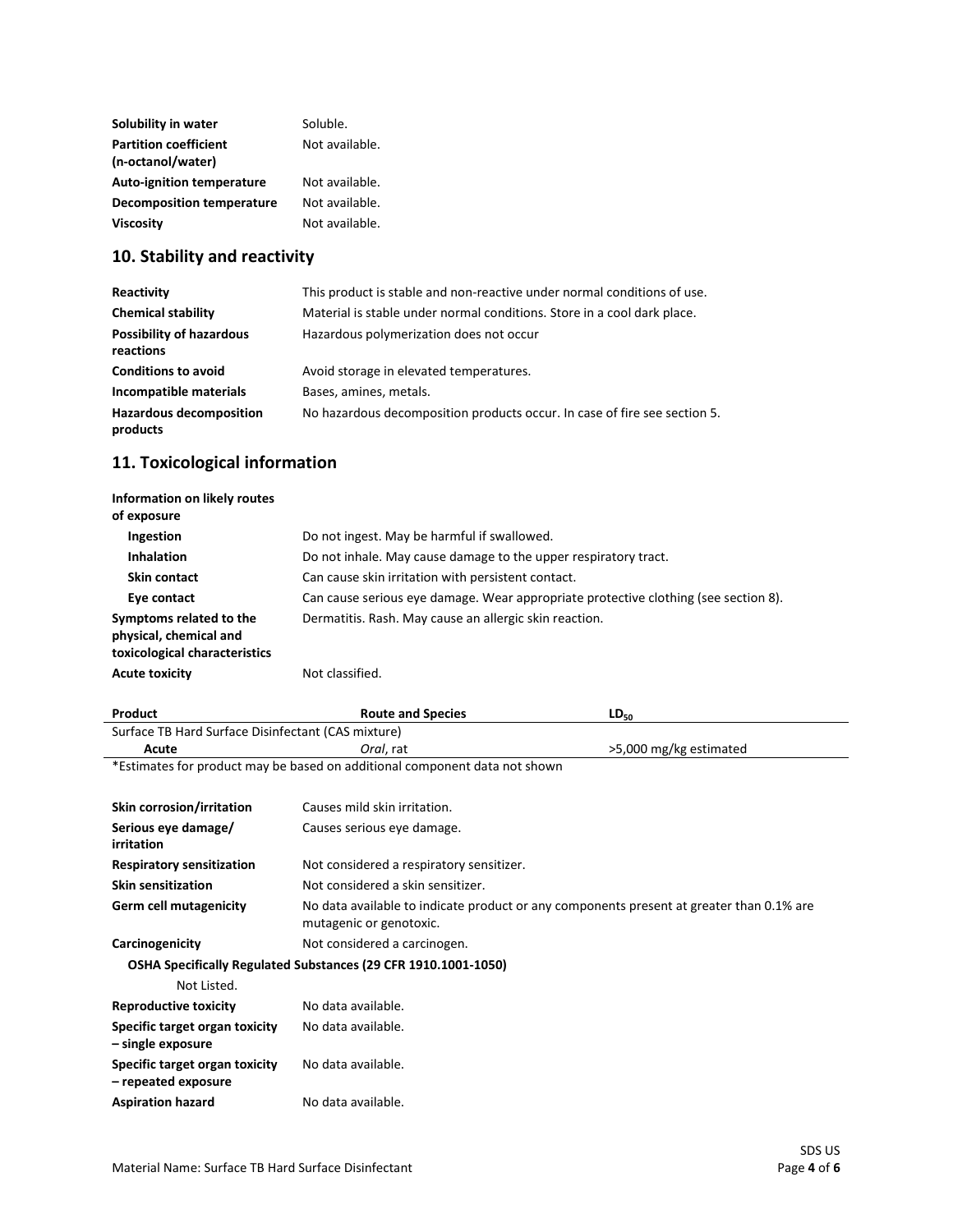## **12. Ecological information**

| <b>Ecotoxicity</b>                                 |                                                                            |                               |
|----------------------------------------------------|----------------------------------------------------------------------------|-------------------------------|
| Product                                            | <b>Species</b>                                                             | <b>Test Results</b>           |
| Surface TB Hard Surface Disinfectant (CAS mixture) |                                                                            |                               |
| Aquatic                                            |                                                                            |                               |
| Fish                                               | <b>Fathead Minnow</b>                                                      | $LC_{50}$ =243 mg/L estimated |
| Crustacea                                          | Daphnia                                                                    | $EC_{50} = 6$ mg/L estimated  |
|                                                    | *Ectimates for product may be based on additional component data not shown |                               |

\*Estimates for product may be based on additional component data not shown

| Persistence and degradability                                 | No data available.                                    |  |
|---------------------------------------------------------------|-------------------------------------------------------|--|
| <b>Bioaccumulative potential</b>                              | Not data available                                    |  |
| Partition coefficient n-octanol/water ( $log K_{\text{OW}}$ ) |                                                       |  |
|                                                               | Not available.                                        |  |
| <b>Mobility in soil</b>                                       | No data available.                                    |  |
| Other adverse effects                                         | Harmful to plants or wildlife in high concentrations. |  |

#### **13. Disposal considerations**

| <b>Disposal instructions</b>          | Collect and reclaim or dispose in sealed containers at licensed waste disposal site. Dispose of<br>contents/container in accordance with local/regional/national/international regulations.                            |
|---------------------------------------|------------------------------------------------------------------------------------------------------------------------------------------------------------------------------------------------------------------------|
| Local disposal regulations            | Dispose in accordance with all applicable regulations                                                                                                                                                                  |
| Hazardous waste code                  | The waste code should be assigned in discussion between the user, the producer and the<br>waste disposal company.                                                                                                      |
| Waste from residues/unused<br>product | Dispose of in accordance with local regulations. Empty containers or liners may retain some<br>product residues. This material and its container must be disposed of in a safe manner (see:<br>Disposal instructions). |
| Contaminated packaging                | Empty containers should be taken to an approved waste handling site for recycling or<br>disposal. Since emptied containers may contain product residue, follow label warnings even<br>after container is emptied.      |

### **14. Transport information**

#### **DOT**

Not classified as dangerous goods.

#### **15. Regulatory information**

```
US federal regulations
SARA 302 Extremely hazardous substance
    Not listed.
SARA 304 Emergency release notification
    Not listed.
SARA 311/312 Hazard Categories
    Immediate Hazard - Yes
    Delayed Hazard – No
    Fire Hazard – No
    Pressure Hazard – No
    Reactivity Hazard – No 
SARA 313 (TRI reporting)
```
Not listed.